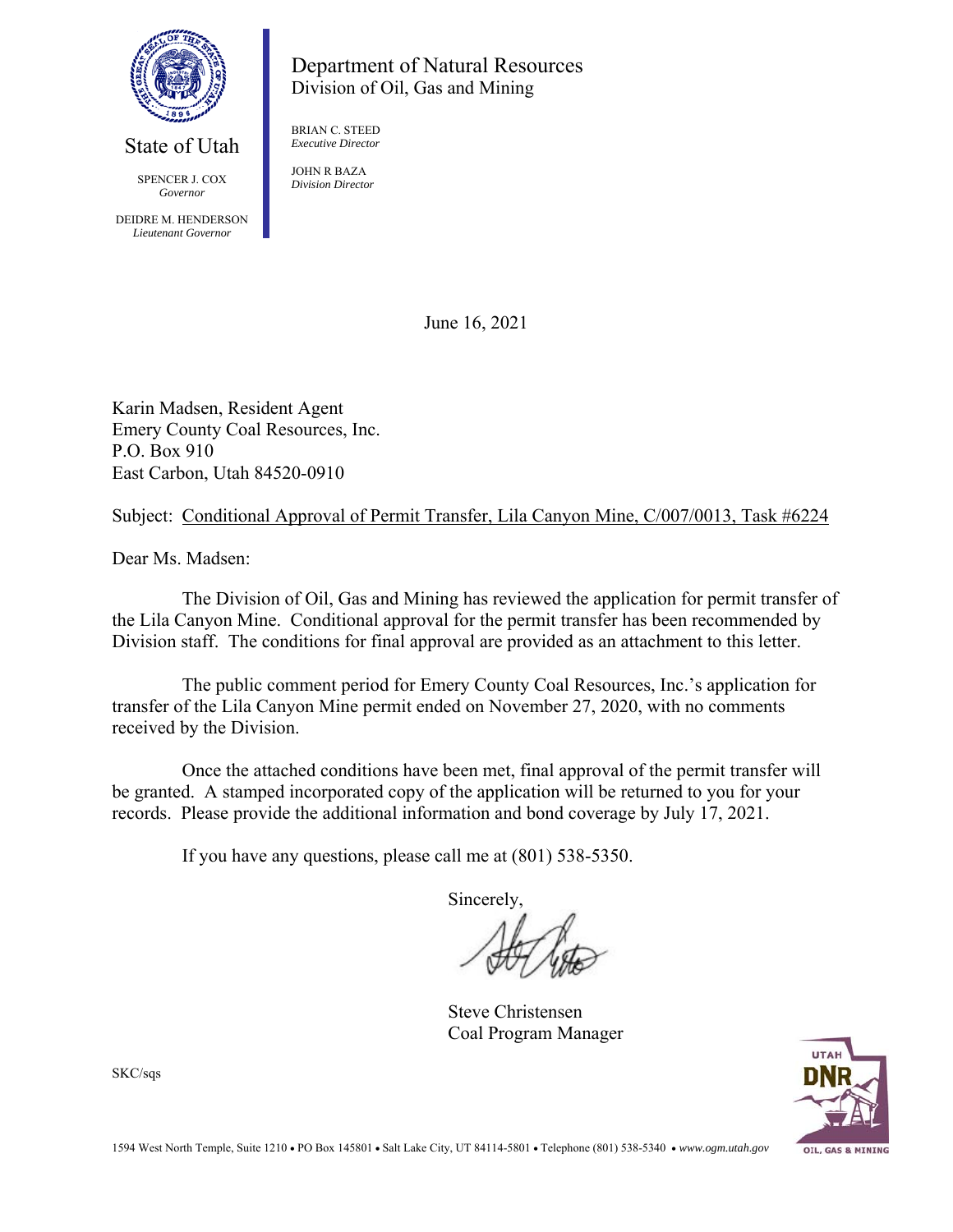#### **Conditions for Final Approval of Permit Transfer Task #6224 Permit Transfer**

- **I. R645-301-120, -121.300:** Submit two clean hard-copies of the application to the Division. A stamped incorporated copy will be returned for your records.
- **II. R645-303-323, -342:** Prior to final approval of the permit transfer application, the Permittee must obtain and submit to the Division, adequate performance bond coverage to ensure the final reclamation of the site in the event of bond forfeiture. The bond must meet the criteria identified in R645-301-800. Our records indicate that the required bond coverage for the Lila Canyon Mine is \$2,335,000.

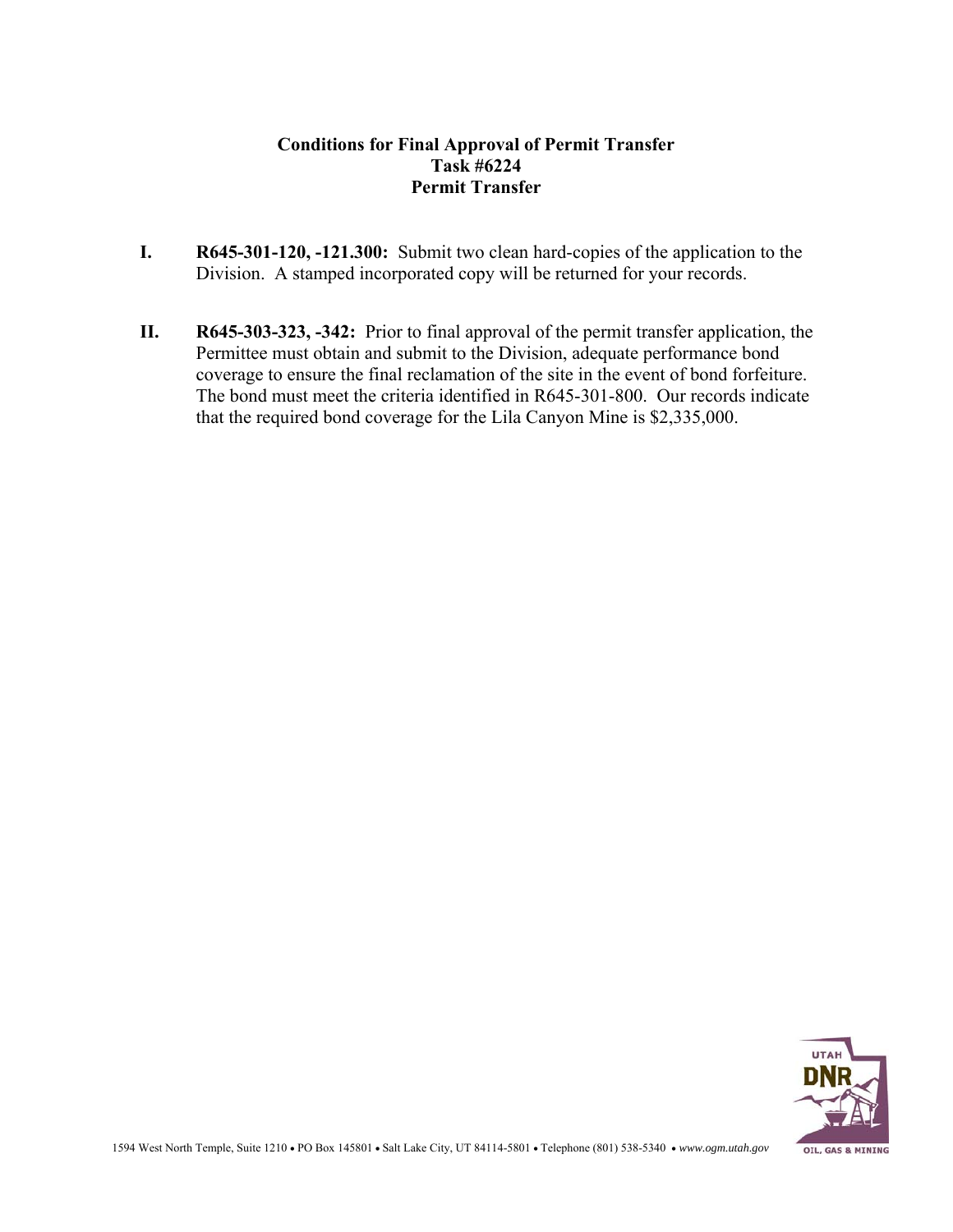

**State of Utah** DEPARTMENT OF NATURAL RESOURCES **BRIAN C. STEED Executive Directo** Division of Oil, Gas and Mining

> **JOHN R. BAZA Division Director**

# **Technical Analysis and Findings**

# **Utah Coal Regulatory Program**

**PID: C0070013 TaskID: 6224 Mine Name: Title: PERMIT TRANSFER**

## **General Contents**

### **Identification of Interest**

#### Analysis:

The permit transfer application meets the State of Utah R645 requirements for Identification of Interests.

In Section 1.1.2, Identification of Interest, the application identifies Emery County Coal Resources, Inc. (ECCR) as both the applicant and operator. As depicted on Figure 1-1, Corporate Structure, ECCR is a subsidiary of ACRN Mining Corporation, which is a subsidiary of American Consolidated Natural Resources, Inc., which is a subsidiary of Murray American Consolidated Natural Resources Holdings, Inc. with the parent company identified as ACNR Holdings, Inc. The ultimate parent entity is identified as Invesco Oppenheimer Senior Floating Rate Fund (Invesco). ULR is a Delaware Corporation registered to do business in the State of Utah. Invesco is identified as a publically traded fund. The application indicates that no person owns 10% or more of Invesco. The address for Invesco is 11 Greenway Place, Suite 1000, Houston, TX 77046. The phone number for Invesco is (713) 626-1919. Per direction provided by the Office of Surface Mining and Reclamation Enforcement's (OSMRE), as Invesco does not hold other coal mining and reclamation permits, ownership and control information (i.e. officers, directors etc.) is not required. Invesco is identified in the Applicant Violator System (AVS) as it's been identified as owning more than 10% of the ACNR Holdings, Inc. Figure 1-1, Corporate Structure depicts the organizational structure of the aforementioned entities.

ECCR's (applicant and operator) address is provided as 46226 National Road, St. Clairsville, Ohio 43950. Two telephone numbers are provided: (435) 888-8576-facility phone and (740) 338-3100-headquarters office phone.

The application identifies the President of ECCR as the individual responsible for the payment of abandoned mine land reclamation fees. The President of ECCR is identified as James R. Turner Jr (President of ECCR).

In Section 1.1.2.3, Officers and Directors, the application provides the names and start dates of the officers and directors of the five entities identified in the organizational structure of the applicant/operator. The application states that the addresses and phone numbers for the officers and directors of ECCR, ACRN Mining Corporation, American Consolidated Natural Resources, Inc., Murray American Consolidated Natural Resources Holdings, Inc. and ACRN Holdings, Inc. are the same as the applicants (see above). The application indicates that none of the officers and directors of ACNR Holdings, Inc. or any of the tiered subsidiaries identified above have any ownership in any of the companies.

The Federal identification numbers are provided for all of the entities identified in the organizational structure: Invesco Oppenheimer Senior Floating Rate Fund (FEIN 91-1986511), ECCR (FEIN 85-1504720), ACNR Mining Corporation (FEIN 85-1468710), American Consolidated Natural Resources, Inc. (FEIN 85-1621594), Murray American Consolidated Natural Resources Holdings, Inc. (FEIN 85-1621749) and ACNR Holdings, Inc. (FEIN 85-1622371).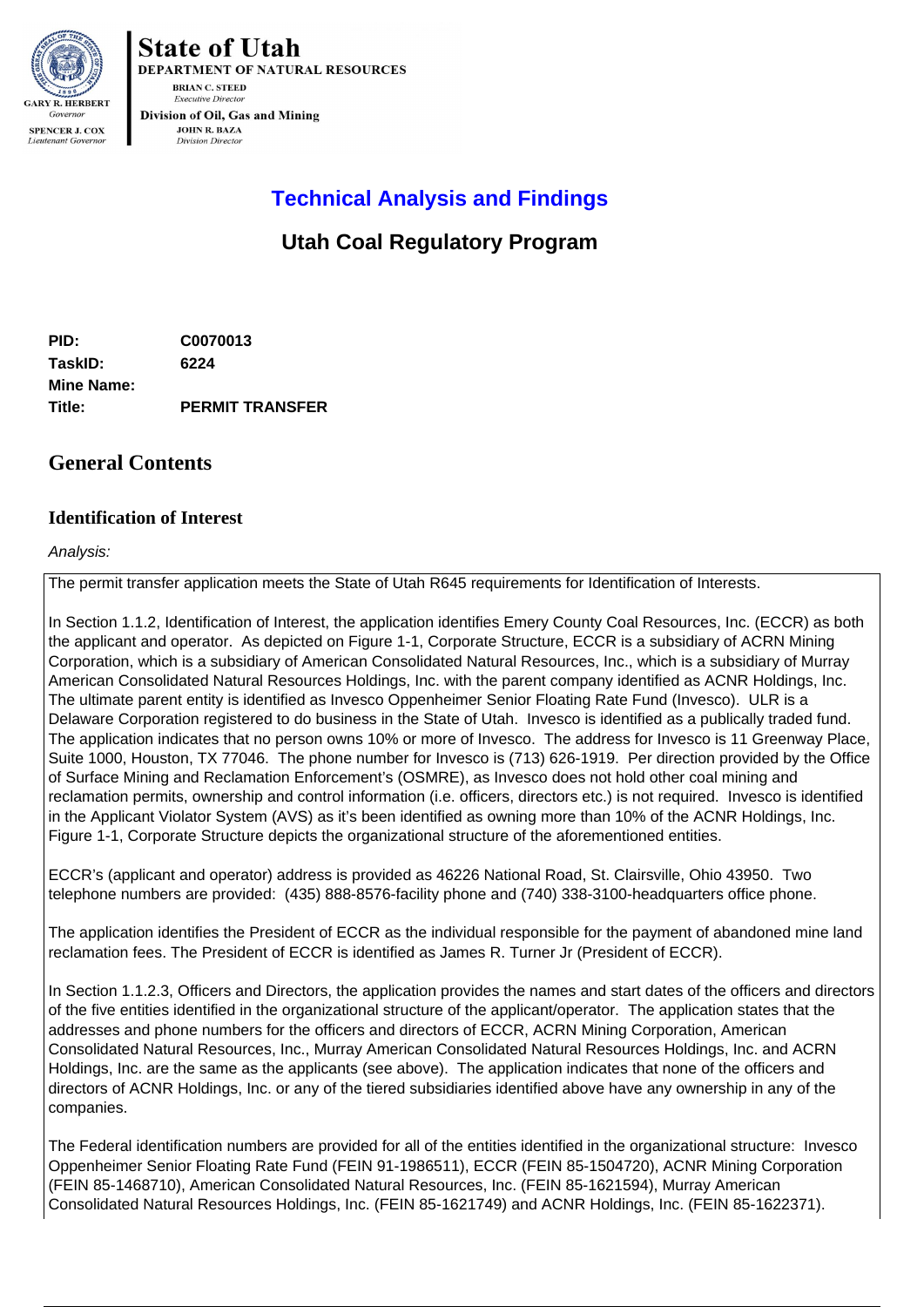Karin Madsen is identified as the Resident Agent for the applicant/operator. Her address and phone number is provided: Utah Land Resources, Inc., P.O. Box 910, East Carbon, UT 84520-0910, (435) 888-4026.

Appendix 1-2, Current and Previous Coal Mining Permits, provides a table of the entities the identified officers and directors have been connected with five years preceding the permit transfer application. The information provided meets the requirements of R645-301-112.340.

As required by R645-301-112.500, -112.600, the application provides the name and address for each equitable owner of record of the surface and mineral property to be mined in Section 1.1.2.5.

The surface ownership for the permit and adjacent area is also provided on Plate 4-1, Surface Ownership Map in the currently approved Mining and Reclamation Plan (MRP). Plate 5-4, Coal Ownership (located in current MRP) depicts the mineral ownership for the permit and adjacent area.

Per the requirements of R645-301-112.700, the MSHA numbers for all mine-associated structures are provided in section 1.1.2.7, MSHA Numbers: Horse Canyon 42-00100, Lila Canyon 42-02241 and Refuse Pile 1211-UT-09-02241-01.

#### **Violation Information**

**schriste** 

**schriste** 

#### Analysis:

The permit transfer application meets the State of Utah R645 requirements for Violation Information.

The application provides the statement that "Neither ECCR nor any of its affiliates having any interest, either legal or equitable, in the Tower Mine site have had a State or Federal mining permit suspended or revoked in the 5 years preceding the date of submission of this application, or have forfeited a performance bond or similar security deposited in lieu of bond revoked."

ECCR and its affiliates were recently formed as the result of the chapter 11 bankruptcy of Murray Energy Holdings. As a result, these entities have no violation history. Prior to receiving final approval of the permit transfer, the owners and controllers identified in the application will be evaluated in the Office of Surface Mining and Reclamation Enforcement's (OSMRE) Applicant Violator System (AVS) database. If outstanding unabated violations/cessation orders are identified, the applicant will need to address them accordingly in order to clear them from the AVS.

### **Right of Entry**

Analysis:

The permit transfer application meets the State of Utah R645 requirements for Right of Entry Information.

The application provides a copy of a Stalking Horse Purchase Agreement dated March 16<sup>th</sup>, 2020 in Appendix 1-1, Asset Purchase Agreement and Permit Transfer Documentation. The agreement identifies the terms and conditions for the sale of the Murray Energy Holdings properties.

The application provides right of entry information in Section 1.1.4, Right-of-Entry Information.ECCR holds 8,206.46 acres of private and federal coal leases, rights of way and surface area access rights (See Plates 1-1, 4-1 and 5-4). Table 1-1, Summary of Surface and Subsurface Entry Rights Associated with the Lila Canyon Mine provides a comprehensive list of the various surface and sub-surface agreements.The table provides the information required per R645-301-114.100.

Plate 4-1, Surface Ownership depicts the various private and publically owned surface lands within the permit and adjacent area. Plate 5-4, Coal Ownership Map depicts the mineral ownership within and adjacent to the permit area.

The right to entry and conduct coal mining and reclamation activities within the permit area and adjacent area is established by a combination of Federal Coal Leases as well as private lease/easement agreements.

Appendix 1-1, Asset Purchase Agreement and Permit Transfer Documentation is the purchase agreement dated March 16<sup>th</sup>, 2020. The agreement identifies the terms and conditions for the sale of the Murray Energy Holdings properties.

Appendix 1-8, Assignment of Leases from Murray Energy Holdings to Emery County Coal Resources, Inc. provides the